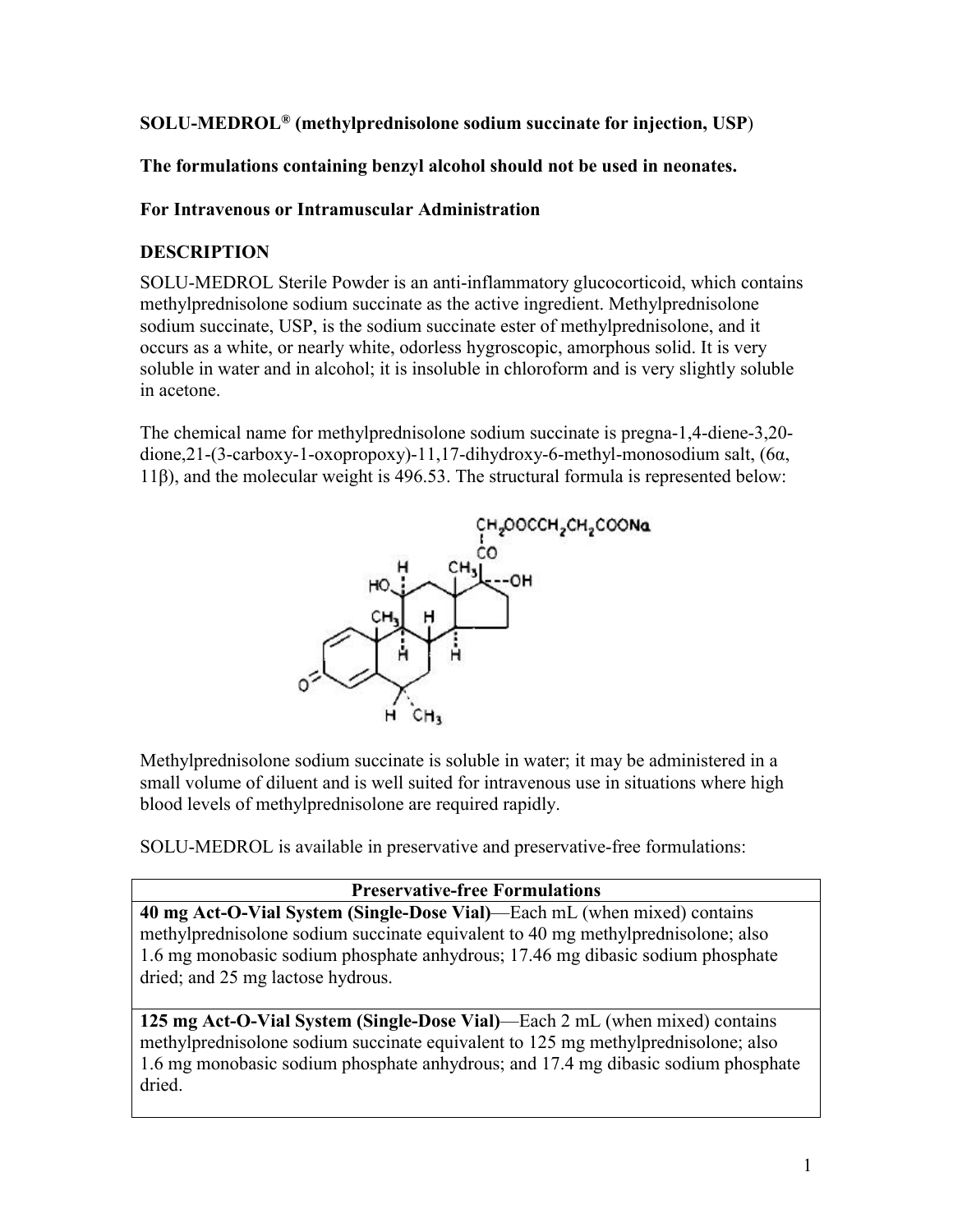**500 mg Act-O-Vial System (Single-Dose Vial)**—Each 4 mL (when mixed) contains methylprednisolone sodium succinate equivalent to 500 mg methylprednisolone; also 6.4 mg monobasic sodium phosphate anhydrous; and 69.6 mg dibasic sodium phosphate dried.

**1 gram Act-O-Vial System (Single-Dose Vial)**—Each 8 mL (when mixed) contains methylprednisolone sodium succinate equivalent to 1 gram methylprednisolone; also 12.8 mg monobasic sodium phosphate anhydrous; and 139.2 mg dibasic sodium phosphate dried.

## **Formulations preserved with Benzyl Alcohol**

**500 mg Vial**—Each 8 mL (when mixed as directed) contains methylprednisolone sodium succinate equivalent to 500 mg methylprednisolone; also 6.4 mg monobasic sodium phosphate anhydrous; 69.6 mg dibasic sodium phosphate dried.

This package does not contain diluent. Recommended diluent (Bacteriostatic water) contains benzyl alcohol as a preservative.

**1 gram Vial**—Each 16 mL (when mixed as directed) contains methylprednisolone sodium succinate equivalent to 1 gram methylprednisolone; also 12.8 mg monobasic sodium phosphate anhydrous; 139.2 mg dibasic sodium phosphate dried.

This package does not contain diluent. Recommended diluent (Bacteriostatic water) contains benzyl alcohol as a preservative.

**2 gram Vial**—Each 30.6 mL (when mixed as directed) contains methylprednisolone sodium succinate equivalent to 2 grams methylprednisolone; also 25.6 mg monobasic sodium phosphate anhydrous; 278 mg dibasic sodium phosphate dried.

This package does not contain diluent. Recommended diluent (Bacteriostatic water) contains benzyl alcohol as a preservative.

**2 gram Vial with Diluent**—Each 30.6 mL (when mixed as directed) contains methylprednisolone sodium succinate equivalent to 2 grams methylprednisolone; also 25.6 mg monobasic sodium phosphate anhydrous; 278 mg dibasic sodium phosphate dried.

The packaged diluent (Bacteriostatic Water for Injection) contains benzyl alcohol as a preservative.

**IMPORTANT** — Use only the accompanying diluent or Bacteriostatic Water For Injection with Benzyl Alcohol when reconstituting SOLU-MEDROL. **Use within 48 hours after mixing.**

When necessary, the pH of each formula was adjusted with sodium hydroxide so that the pH of the reconstituted solution is within the USP specified range of 7 to 8.

# **CLINICAL PHARMACOLOGY**

Glucocorticoids, naturally occurring and synthetic, are adrenocortical steroids that are readily absorbed from the gastrointestinal tract.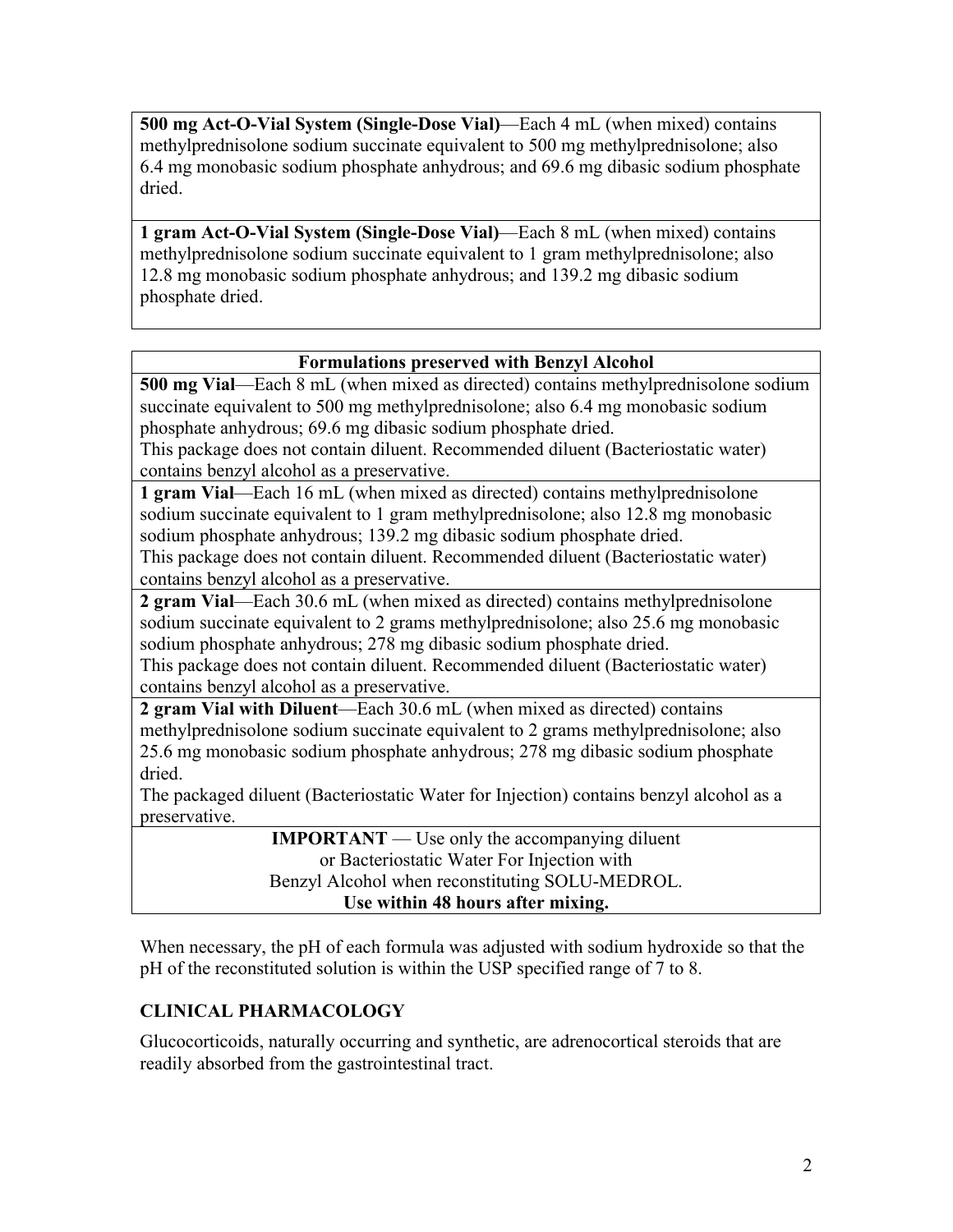Naturally occurring glucocorticoids (hydrocortisone and cortisone), which also have salt-retaining properties, are used as replacement therapy in adrenocortical deficiency states. Their synthetic analogs are primarily used for their potent anti-inflammatory effects in disorders of many organ systems.

Glucocorticoids cause profound and varied metabolic effects. In addition, they modify the body's immune responses to diverse stimuli.

Methylprednisolone is a potent anti-inflammatory steroid with greater anti-inflammatory potency than prednisolone and even less tendency than prednisolone to induce sodium and water retention.

Methylprednisolone sodium succinate has the same metabolic and anti-inflammatory actions as methylprednisolone. When given parenterally and in equimolar quantities, the two compounds are equivalent in biologic activity. Following the intravenous injection of methylprednisolone sodium succinate, demonstrable effects are evident within one hour and persist for a variable period. Excretion of the administered dose is nearly complete within 12 hours. Thus, if constantly high blood levels are required, injections should be made every 4 to 6 hours. This preparation is also rapidly absorbed when administered intramuscularly and is excreted in a pattern similar to that observed after intravenous injection.

# **INDICATIONS AND USAGE**

When oral therapy is not feasible, and the strength, dosage form, and route of administration of the drug reasonably lend the preparation to the treatment of the condition, the **intravenous or intramuscular use** of SOLU-MEDROL Sterile Powder is indicated as follows:

*Allergic states*: Control of severe or incapacitating allergic conditions intractable to adequate trials of conventional treatment in asthma, atopic dermatitis, contact dermatitis, drug hypersensitivity reactions, serum sickness, transfusion reactions.

*Dermatologic diseases*: Bullous dermatitis herpetiformis, exfoliative erythroderma, mycosis fungoides, pemphigus, severe erythema multiforme (Stevens-Johnson syndrome).

*Endocrine disorders*: Primary or secondary adrenocortical insufficiency (hydrocortisone or cortisone is the drug of choice; synthetic analogs may be used in conjunction with mineralocorticoids where applicable; in infancy, mineralocorticoid supplementation is of particular importance), congenital adrenal hyperplasia, hypercalcemia associated with cancer, nonsuppurative thyroiditis.

*Gastrointestinal diseases*: To tide the patient over a critical period of the disease in regional enteritis (systemic therapy) and ulcerative colitis.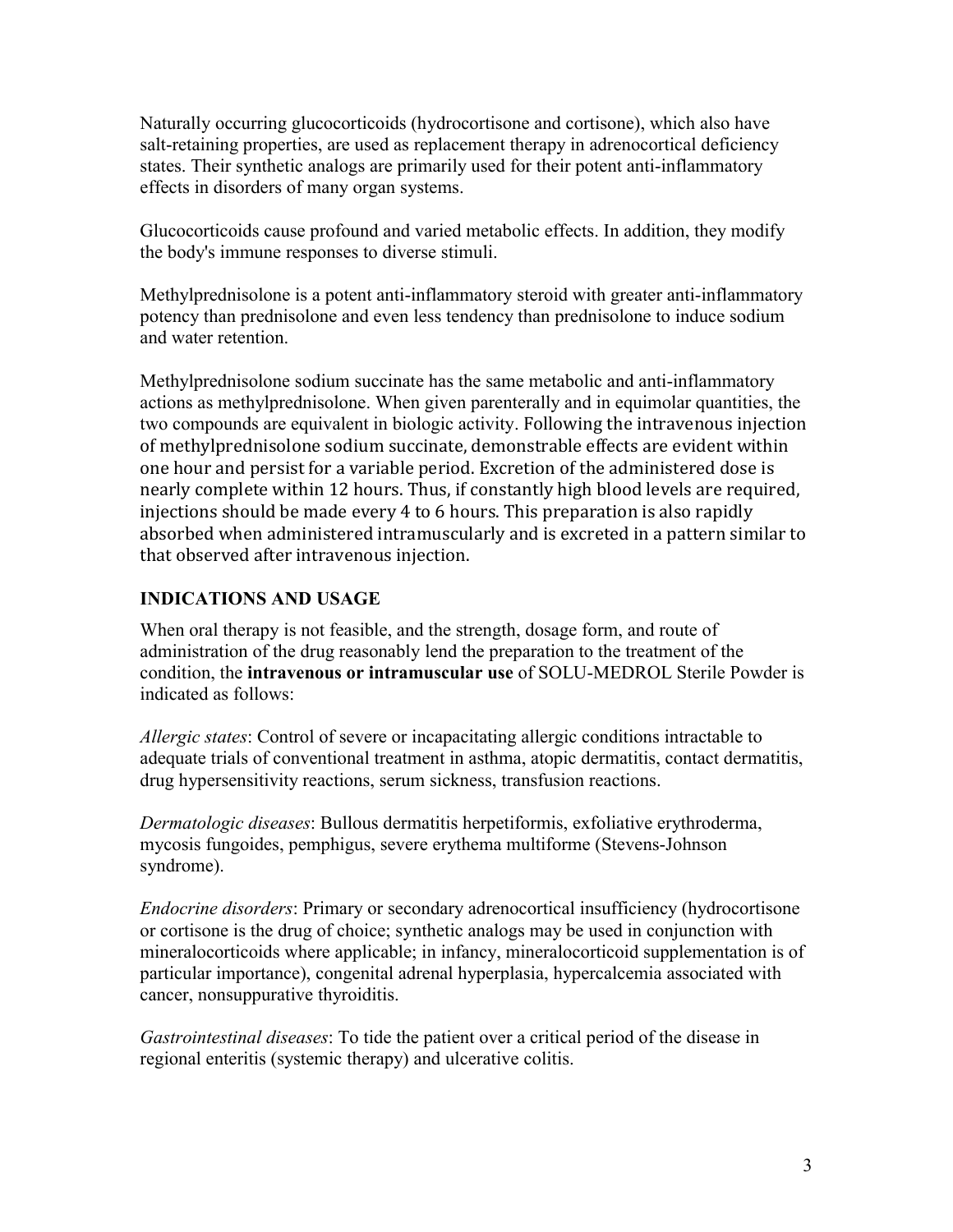*Hematologic disorders*: Acquired (autoimmune) hemolytic anemia, congenital (erythroid) hypoplastic anemia (Diamond-Blackfan anemia), idiopathic thrombocytopenic purpura in adults (intravenous administration only; intramuscular administration is contraindicated), pure red cell aplasia, selected cases of secondary thrombocytopenia.

*Miscellaneous*: Trichinosis with neurologic or myocardial involvement, tuberculous meningitis with subarachnoid block or impending block when used concurrently with appropriate antituberculous chemotherapy.

*Neoplastic diseases*: For the palliative management of leukemias and lymphomas.

*Nervous System*: Acute exacerbations of multiple sclerosis; cerebral edema associated with primary or metastatic brain tumor, or craniotomy.

*Ophthalmic diseases:* Sympathetic ophthalmia, uveitis and ocular inflammatory conditions unresponsive to topical corticosteroids.

*Renal diseases:* To induce diuresis or remission of proteinuria in idiopathic nephrotic syndrome or that due to lupus erythematosus.

*Respiratory diseases:* Berylliosis, fulminating or disseminated pulmonary tuberculosis when used concurrently with appropriate antituberculous chemotherapy, idiopathic eosinophilic pneumonias, symptomatic sarcoidosis.

*Rheumatic disorders*: As adjunctive therapy for short-term administration (to tide the patient over an acute episode or exacerbation) in acute gouty arthritis; acute rheumatic carditis; ankylosing spondylitis; psoriatic arthritis; rheumatoid arthritis, including juvenile rheumatoid arthritis (selected cases may require low-dose maintenance therapy). For the treatment of dermatomyositis, temporal arteritis, polymyositis, and systemic lupus erythematosus.

# **CONTRAINDICATIONS**

SOLU-MEDROL Sterile Powder is contraindicated:

- in systemic fungal infections and patients with known hypersensitivity to the product and its constituents. The SOLU-MEDROL 40 mg presentation includes lactose monohydrate produced from cow's milk. This presentation is therefore contraindicated in patients with a known or suspected hypersensitivity to cow's milk or its components or other dairy products because it may contain trace amounts of milk ingredients.
- for intrathecal administration. Reports of severe medical events have been associated with this route of administration.

Intramuscular corticosteroid preparations are contraindicated for idiopathic thrombocytopenic purpura.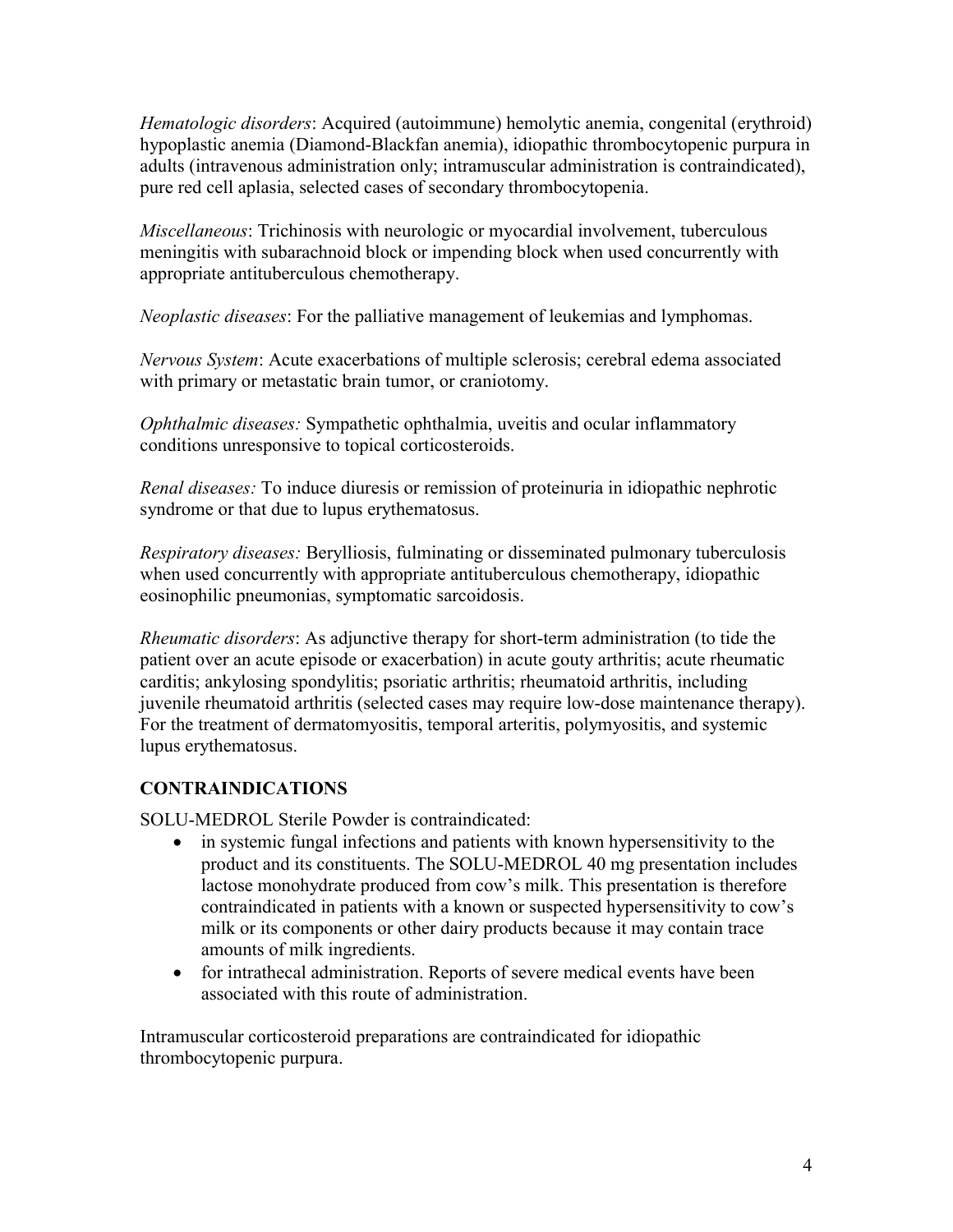Additional contraindication for the use of SOLU-MEDROL Sterile Powder preserved with benzyl alcohol: Formulations preserved with benzyl alcohol are contraindicated for use in premature

infants. (See **WARNINGS** and **PRECAUTIONS**, **Pediatric Use**.)

# **WARNINGS**

#### **Serious Neurologic Adverse Reactions with Epidural Administration**

Serious neurologic events, some resulting in death, have been reported with epidural injection of corticosteroids. Specific events reported include, but are not limited to, spinal cord infarction, paraplegia, quadriplegia, cortical blindness, and stroke. These serious neurologic events have been reported with and without use of fluoroscopy. The safety and effectiveness of epidural administration of corticosteroids have not been established, and corticosteroids are not approved for this use.

#### **General**

**Formulations with preservative (see DESCRIPTION) contain benzyl alcohol, which is potentially toxic when administered locally to neural tissue.** Exposure to excessive amounts of benzyl alcohol has been associated with toxicity (hypotension, metabolic acidosis), particularly in neonates, and an increased incidence of kernicterus, particularly in small preterm infants. There have been rare reports of deaths, primarily in preterm infants, associated with exposure to excessive amounts of benzyl alcohol. The amount of benzyl alcohol from medications is usually considered negligible compared to that received in flush solutions containing benzyl alcohol. Administration of high dosages of medications containing this preservative must take into account the total amount of benzyl alcohol administered. The amount of benzyl alcohol at which toxicity may occur is not known. If the patient requires more than the recommended dosages or other medications containing this preservative, the practitioner must consider the daily metabolic load of benzyl alcohol from these combined sources (see **PRECAUTIONS**, **Pediatric Use**).

Injection of SOLU-MEDROL may result in dermal and/or subdermal changes forming depressions in the skin at the injection site. In order to minimize the incidence of dermal and subdermal atrophy, care must be exercised not to exceed recommended doses in injections. Injection into the deltoid muscle should be avoided because of a high incidence of subcutaneous atrophy.

Rare instances of anaphylactoid reactions have occurred in patients receiving corticosteroid therapy (see **ADVERSE REACTIONS**).

In patients receiving the 40 mg presentation of SOLU-MEDROL during the treatment for acute allergic conditions and where these symptoms worsen or any new allergic symptoms occur, consideration should be given to the potential for hypersensitivity reactions to cow's milk ingredients (see **CONTRAINDICATIONS**). If appropriate, administration of SOLU-MEDROL should be stopped, and the patient's condition should be treated accordingly. Alternative treatments, including the use of corticosteroid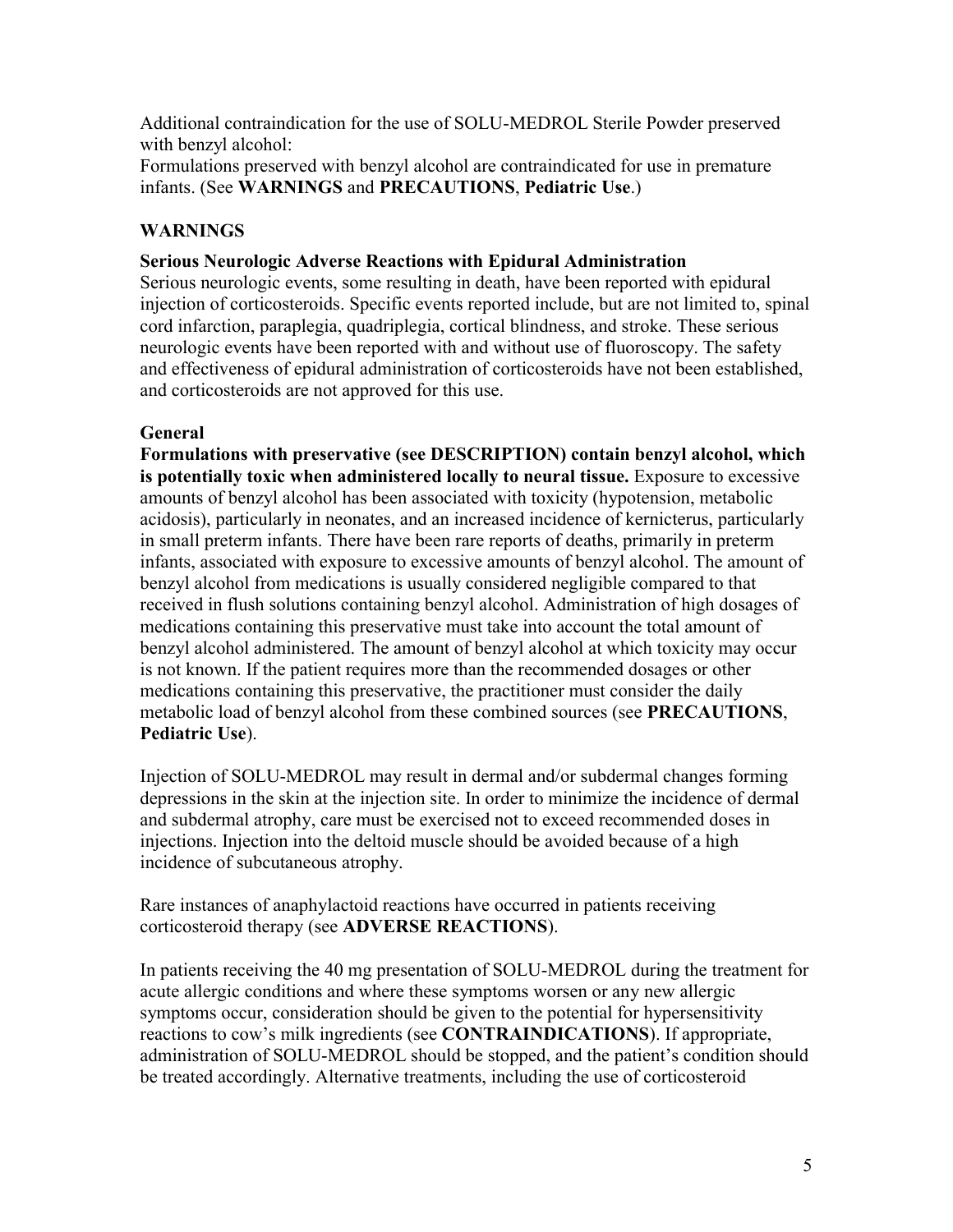formulations that do not contain ingredients produced from cow's milk, should be considered for acute allergy management, where appropriate.

Increased dosage of rapidly acting corticosteroids is indicated in patients on corticosteroid therapy who are subjected to any unusual stress before, during, and after the stressful situation.

Results from one multicenter, randomized, placebo-controlled study with methylprednisolone hemisuccinate, an intravenous corticosteroid, showed an increase in early (at 2 weeks) and late (at 6 months) mortality in patients with cranial trauma who were determined not to have other clear indications for corticosteroid treatment. High doses of systemic corticosteroids, including SOLU-MEDROL, should not be used for the treatment of traumatic brain injury.

#### **Cardio-renal**

Average and large doses of corticosteroids can cause elevation of blood pressure, salt and water retention, and increased excretion of potassium. These effects are less likely to occur with the synthetic derivatives except when used in large doses. Dietary salt restriction and potassium supplementation may be necessary. All corticosteroids increase calcium excretion.

Literature reports suggest an apparent association between the use of corticosteroids and left ventricular free wall rupture after a recent myocardial infarction; therefore, therapy with corticosteroids should be used with great caution in these patients.

#### **Endocrine**

Hypothalamic-pituitary adrenal (HPA) axis suppression, Cushing's syndrome, and hyperglycemia. Monitor patients for these conditions with chronic use.

Corticosteroids can produce reversible HPA axis suppression with the potential for glucocorticosteroid insufficiency after withdrawal of treatment. Drug induced secondary adrenocortical insufficiency may be minimized by gradual reduction of dosage. This type of relative insufficiency may persist for months after discontinuation of therapy; therefore, in any situation of stress occurring during that period, hormone therapy should be reinstituted.

# **Drug-Induced Liver Injury**

Rarely, high doses of cyclically pulsed intravenous methylprednisolone (usually for the treatment of exacerbations of multiple sclerosis at doses of 1 gram/day) can induce a toxic form of acute hepatitis. The time to onset of this form of steroid-induced liver injury can be several weeks or longer. Resolution has been observed after discontinuation of treatment. However, serious liver injury can occur, sometimes resulting in acute liver failure and death. Discontinue intravenous methylprednisolone if toxic hepatitis occurs. Since recurrence has occurred after re-challenge, avoid use of high dose intravenous methylprednisolone in patients with a history of toxic hepatitis caused by methylprednisolone.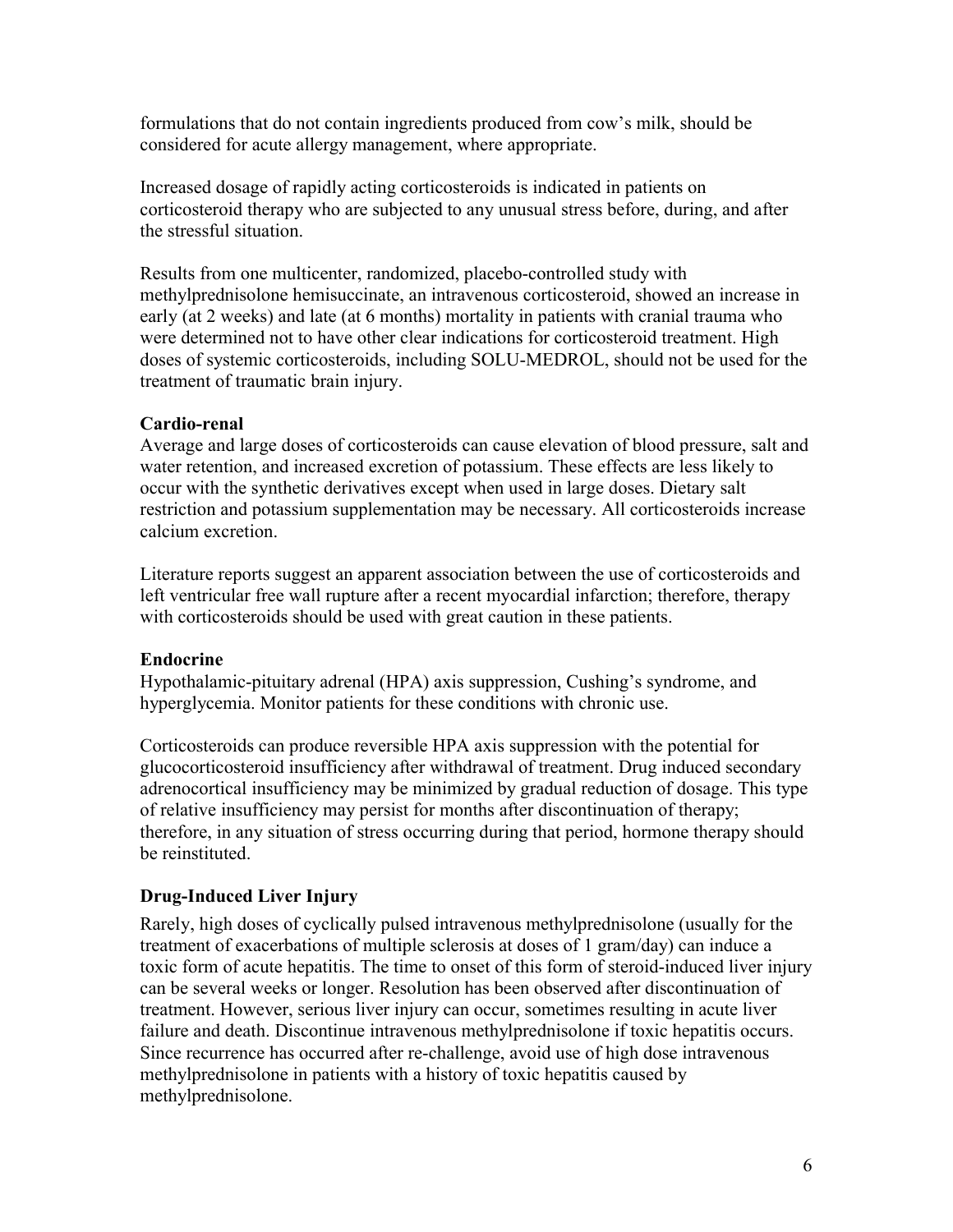#### **Infections**

#### *General*

Patients who are on corticosteroids are more susceptible to infections than are healthy individuals. There may be decreased resistance and inability to localize infection when corticosteroids are used. Infections with any pathogen (viral, bacterial, fungal, protozoan, or helminthic) in any location of the body may be associated with the use of corticosteroids alone or in combination with other immunosuppressive agents.

These infections may be mild, but can be severe and at times fatal. With increasing doses of corticosteroids, the rate of occurrence of infectious complications increases. Corticosteroids may also mask some signs of current infection. Do not use intra-articularly, intrabursally or for intratendinous administration for local effect in the presence of acute local infection.

A study has failed to establish the efficacy of methylprednisolone sodium succinate in the treatment of sepsis syndrome and septic shock. The study also suggests that treatment of these conditions with methylprednisolone sodium succinate may increase the risk of mortality in certain patients (i.e., patients with elevated serum creatinine levels or patients who develop secondary infections after methylprednisolone sodium succinate).

#### *Fungal infections*

Corticosteroids may exacerbate systemic fungal infections and therefore should not be used in the presence of such infections unless they are needed to control drug reactions. There have been cases reported in which concomitant use of amphotericin B and hydrocortisone was followed by cardiac enlargement and congestive heart failure (see **CONTRAINDICATIONS** and **PRECAUTIONS**, **Drug Interactions**, *Amphotericin B injection and potassium-depleting agents*).

#### *Special pathogens*

Latent disease may be activated or there may be an exacerbation of intercurrent infections due to pathogens, including those caused by *Amoeba, Candida, Cryptococcus, Mycobacterium, Nocardia, Pneumocystis, Toxoplasma*.

It is recommended that latent amebiasis or active amebiasis be ruled out before initiating corticosteroid therapy in any patient who has spent time in the tropics or in any patient with unexplained diarrhea.

Similarly, corticosteroids should be used with great care in patients with known or suspected *Strongyloides* (threadworm) infestation. In such patients, corticosteroid-induced immunosuppression may lead to *Strongyloides* hyperinfection and dissemination with widespread larval migration, often accompanied by severe enterocolitis and potentially fatal gram-negative septicemia.

Corticosteroids should not be used in cerebral malaria. There is currently no evidence of benefit from steroids in this condition.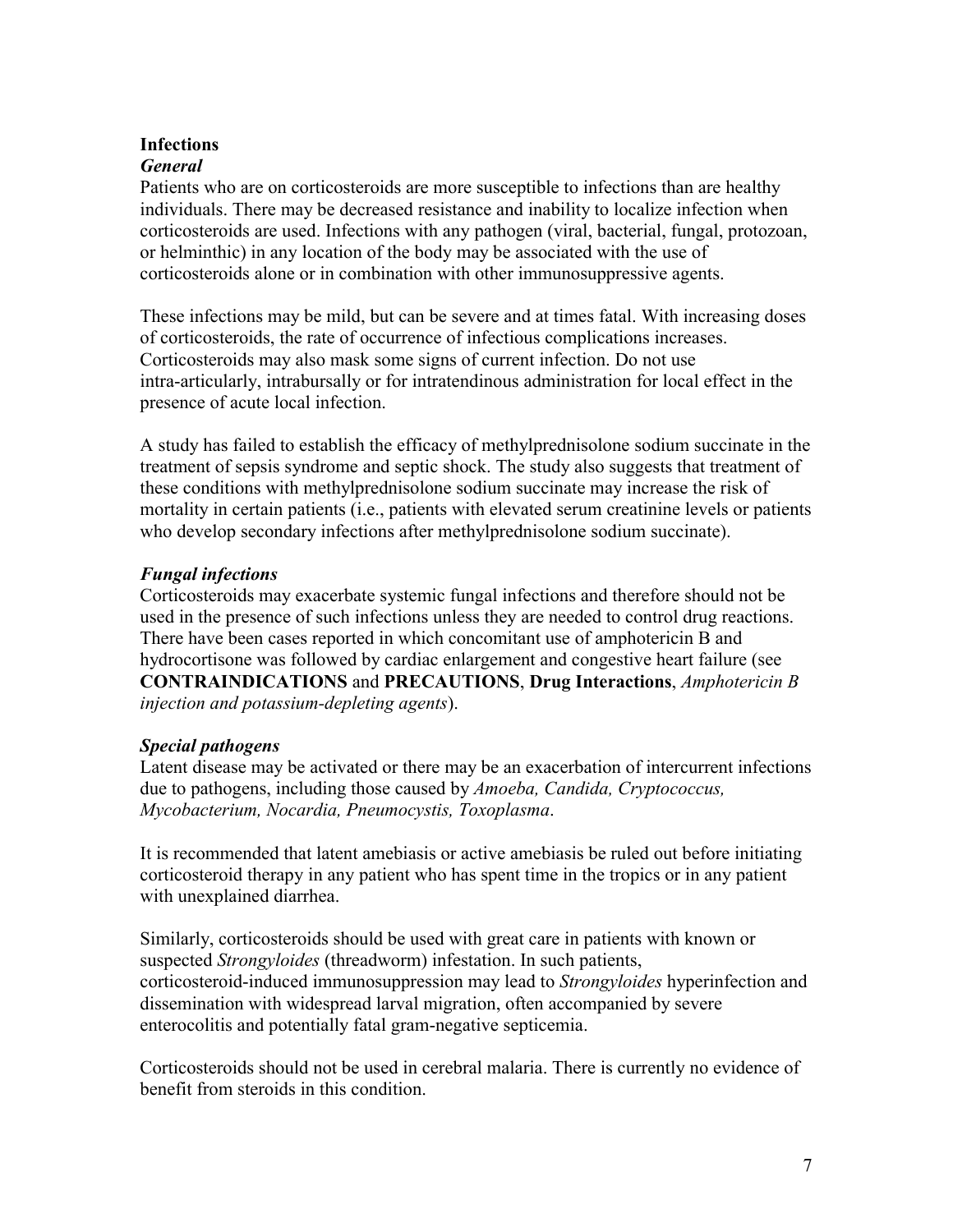#### *Tuberculosis*

The use of corticosteroids in active tuberculosis should be restricted to those cases of fulminating or disseminated tuberculosis in which the corticosteroid is used for the management of the disease in conjunction with appropriate antituberculous regimen.

If corticosteroids are indicated in patients with latent tuberculosis or tuberculin reactivity, close observation is necessary as reactivation of the disease may occur. During prolonged corticosteroid therapy, these patients should receive chemoprophylaxis.

#### *Vaccination*

**Administration of live or live, attenuated vaccines is contraindicated in patients receiving immunosuppressive doses of corticosteroids. Killed or inactivated vaccines may be administered. However, the response to such vaccines can not be predicted**. Immunization procedures may be undertaken in patients receiving corticosteroids as replacement therapy, e.g., for Addison's disease.

#### *Viral infections*

Chicken pox and measles can have a more serious or even fatal course in pediatric and adult patients on corticosteroids. In pediatric and adult patients who have not had these diseases, particular care should be taken to avoid exposure. The contribution of the underlying disease and/or prior corticosteroid treatment to the risk is also not known. If exposed to chicken pox, prophylaxis with varicella zoster immune globulin (VZIG) may be indicated. If exposed to measles, prophylaxis with immunoglobulin (IG) may be indicated. (See the respective package inserts for complete VZIG and IG prescribing information.) If chicken pox develops, treatment with antiviral agents should be considered.

#### **Neurologic**

Reports of severe medical events have been associated with the intrathecal route of administration (see **ADVERSE REACTIONS**, *Gastrointestinal* and *Neurologic/Psychiatric*).

#### **Ophthalmic**

Use of corticosteroids may produce posterior subcapsular cataracts, glaucoma with possible damage to the optic nerves, and may enhance the establishment of secondary ocular infections due to bacteria, fungi, or viruses. The use of oral corticosteroids is not recommended in the treatment of optic neuritis and may lead to an increase in the risk of new episodes. Corticosteroids should be used cautiously in patients with ocular herpes simplex because of corneal perforation. Corticosteroids should not be used in active ocular herpes simplex.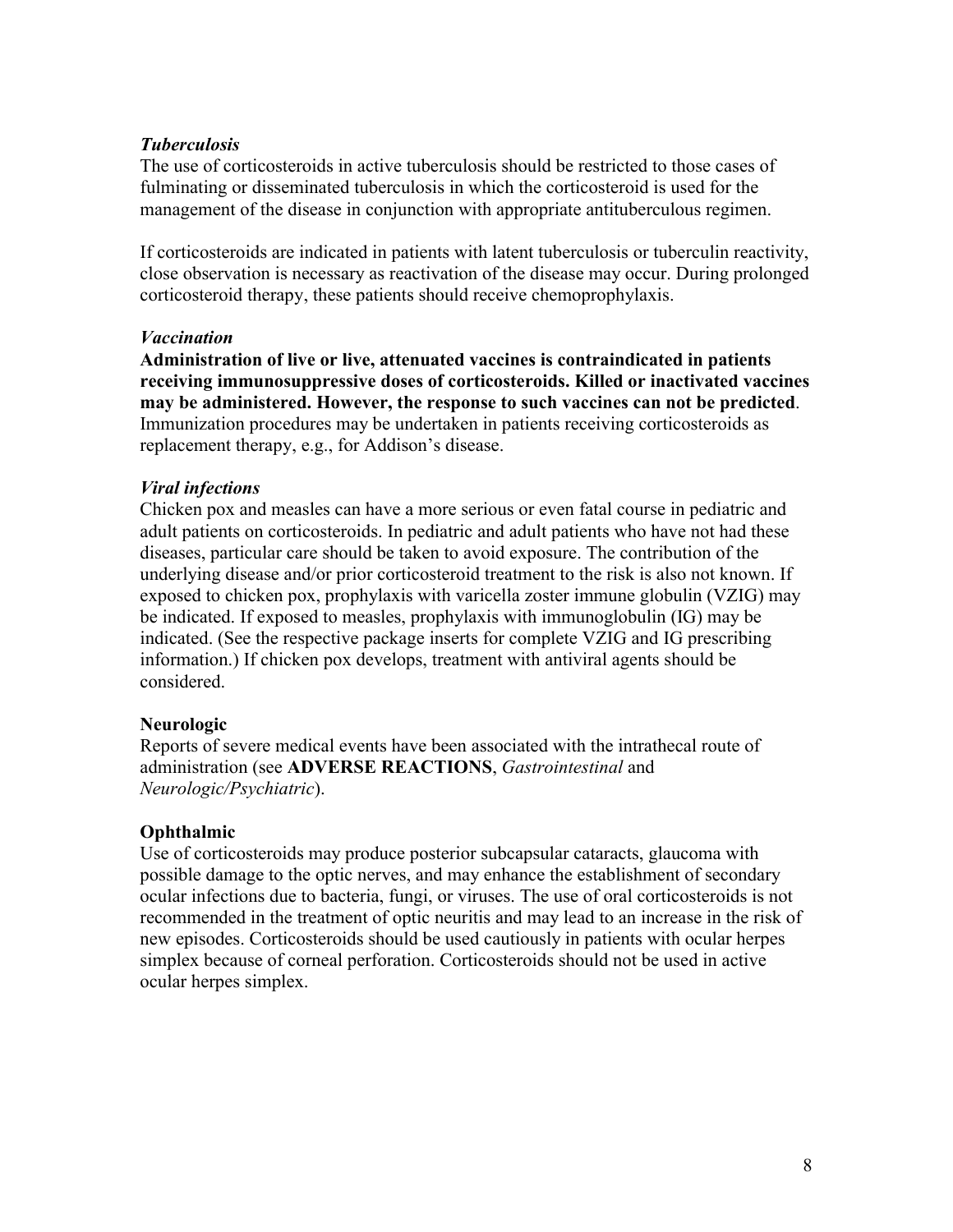#### **PRECAUTIONS**

#### **General**

This product, like many other steroid formulations, is sensitive to heat. Therefore, it should not be autoclaved when it is desirable to sterilize the exterior of the vial.

The lowest possible dose of corticosteroid should be used to control the condition under treatment. When reduction in dosage is possible, the reduction should be gradual.

Since complications of treatment with glucocorticoids are dependent on the size of the dose and the duration of treatment, a risk/benefit decision must be made in each individual case as to dose and duration of treatment and as to whether daily or intermittent therapy should be used.

Kaposi's sarcoma has been reported to occur in patients receiving corticosteroid therapy, most often for chronic conditions. Discontinuation of corticosteroids may result in clinical improvement.

#### **Cardio-renal**

Caution is required in patients with systemic sclerosis because an increased incidence of scleroderma renal crisis has been observed with corticosteroids, including methylprednisolone.

As sodium retention with resultant edema and potassium loss may occur in patients receiving corticosteroids, these agents should be used with caution in patients with congestive heart failure, hypertension, or renal insufficiency.

#### **Endocrine**

Drug-induced secondary adrenocortical insufficiency may be minimized by gradual reduction of dosage. This type of relative insufficiency may persist for months after discontinuation of therapy; therefore, in any situation of stress occurring during that period, hormone therapy should be reinstituted.

Metabolic clearance of corticosteroids is decreased in hypothyroid patients and increased in hyperthyroid patients. Changes in thyroid status of the patient may necessitate adjustment in dosage.

#### **Gastrointestinal**

Steroids should be used with caution in active or latent peptic ulcers, diverticulitis, fresh intestinal anastomoses, and nonspecific ulcerative colitis, since they may increase the risk of a perforation. Signs of peritoneal irritation following gastrointestinal perforation in patients receiving corticosteroids may be minimal or absent.

There is an enhanced effect due to decreased metabolism of corticosteroids in patients with cirrhosis.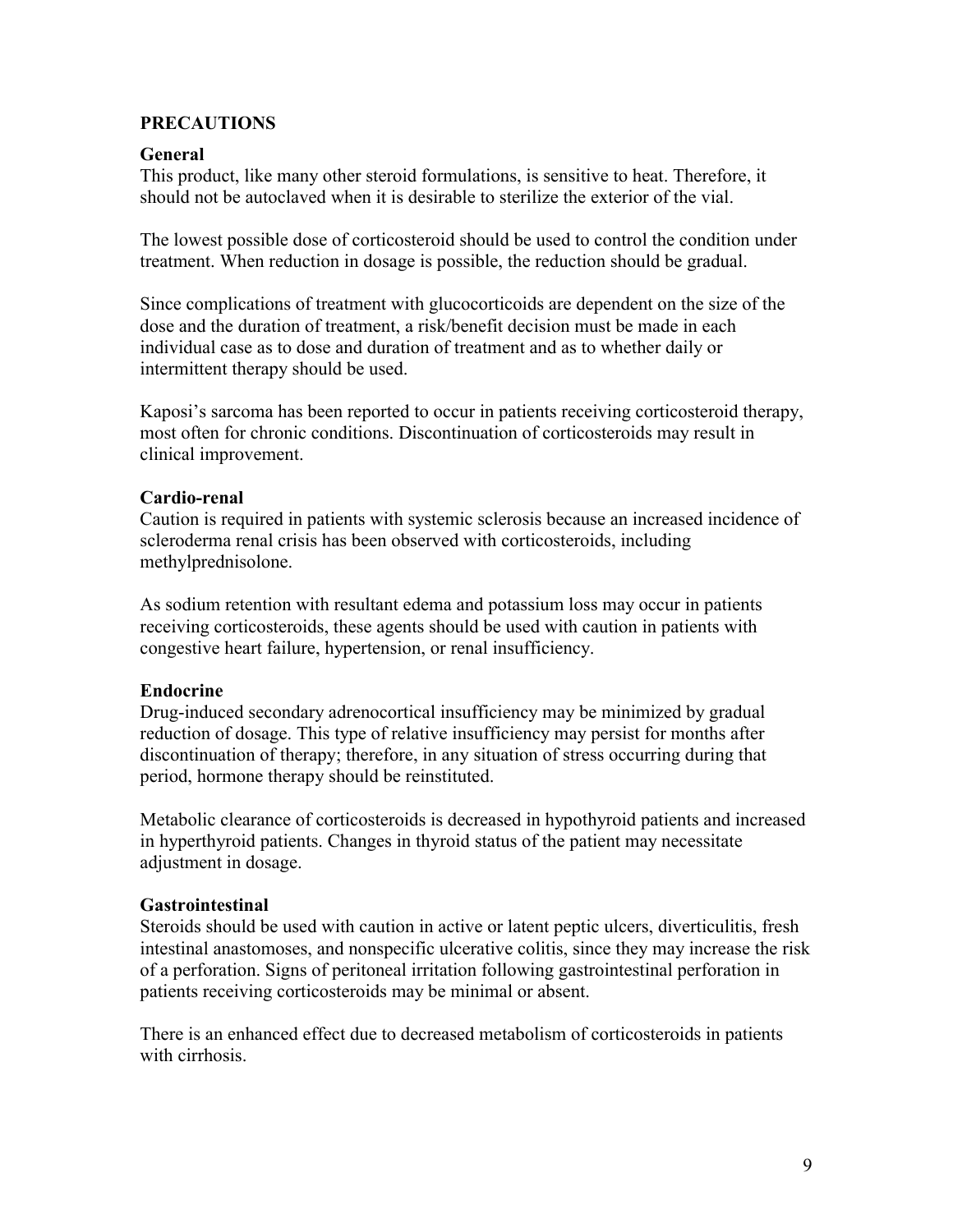#### **Musculoskeletal**

Corticosteroids decrease bone formation and increase bone resorption both through their effect on calcium regulation (i.e., decreasing absorption and increasing excretion) and inhibition of osteoblast function. This, together with a decrease in the protein matrix of the bone secondary to an increase in protein catabolism, and reduced sex hormone production, may lead to inhibition of bone growth in pediatric patients and the development of osteoporosis at any age. Special consideration should be given to patients at increased risk of osteoporosis (i.e., postmenopausal women) before initiating corticosteroid therapy.

Local injection of a steroid into a previously infected site is not usually recommended.

#### **Neurologic-psychiatric**

Although controlled clinical trials have shown corticosteroids to be effective in speeding the resolution of acute exacerbations of multiple sclerosis, they do not show that corticosteroids affect the ultimate outcome or natural history of the disease. The studies do show that relatively high doses of corticosteroids are necessary to demonstrate a significant effect. (See **DOSAGE AND ADMINISTRATION**.)

An acute myopathy has been observed with the use of high doses of corticosteroids, most often occurring in patients with disorders of neuromuscular transmission (e.g., myasthenia gravis), or in patients receiving concomitant therapy with neuromuscular blocking drugs (e.g., pancuronium). This acute myopathy is generalized, may involve ocular and respiratory muscles, and may result in quadriparesis. Elevations of creatine kinase may occur. Clinical improvement or recovery after stopping corticosteroids may require weeks to years.

Psychic derangements may appear when corticosteroids are used, ranging from euphoria, insomnia, mood swings, personality changes, and severe depression, to frank psychotic manifestations. Also, existing emotional instability or psychotic tendencies may be aggravated by corticosteroids.

#### **Ophthalmic**

Intraocular pressure may become elevated in some individuals. If steroid therapy is continued for more than 6 weeks, intraocular pressure should be monitored.

#### **Information for Patients**

Patients should be warned not to discontinue the use of corticosteroids abruptly or without medical supervision, to advise any medical attendants that they are taking corticosteroids, and to seek medical advice at once should they develop fever or other signs of infection.

Persons who are on corticosteroids should be warned to avoid exposure to chicken pox or measles. Patients should also be advised that if they are exposed, medical advice should be sought without delay.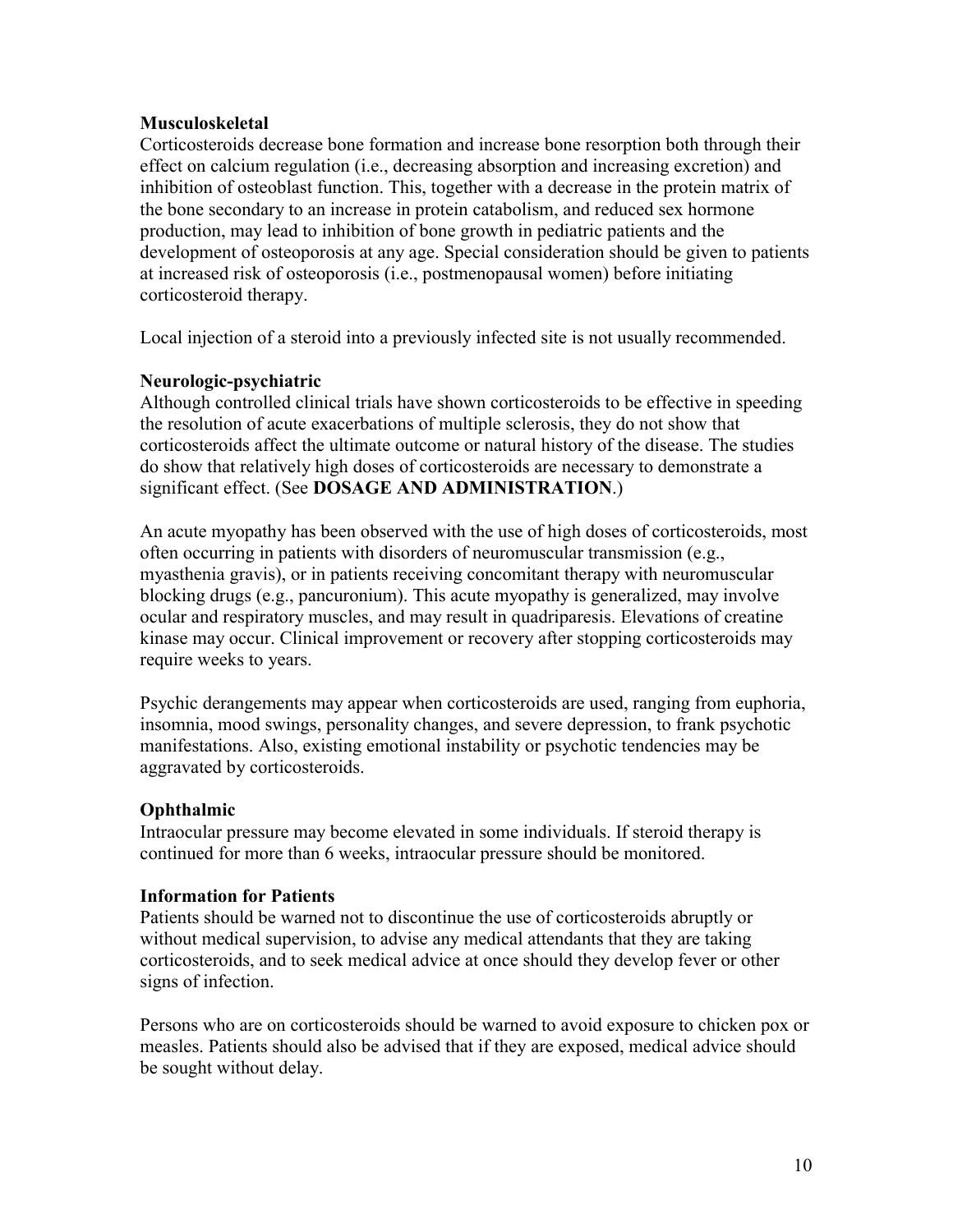#### **Drug Interactions**

*Aminoglutethimide*: Aminoglutethimide may lead to a loss of corticosteroid-induced adrenal suppression.

*Amphotericin B injection and potassium-depleting agents:* When corticosteroids are administered concomitantly with potassium-depleting agents (i.e., amphotericin B, diuretics), patients should be observed closely for development of hypokalemia. There have been cases reported in which concomitant use of amphotericin B and hydrocortisone was followed by cardiac enlargement and congestive heart failure.

*Antibiotics*: Macrolide antibiotics have been reported to cause a significant decrease in corticosteroid clearance (see **Drug Interactions**, *Hepatic Enzyme Inhibitors*).

*Anticholinesterases*: Concomitant use of anticholinesterase agents and corticosteroids may produce severe weakness in patients with myasthenia gravis. If possible, anticholinesterase agents should be withdrawn at least 24 hours before initiating corticosteroid therapy.

*Anticoagulants, oral*: Coadministration of corticosteroids and warfarin usually results in inhibition of response to warfarin, although there have been some conflicting reports. Therefore, coagulation indices should be monitored frequently to maintain the desired anticoagulant effect.

*Antidiabetics*: Because corticosteroids may increase blood glucose concentrations, dosage adjustments of antidiabetic agents may be required.

*Antitubercular drugs*: Serum concentrations of isoniazid may be decreased.

*Cholestyramine*: Cholestyramine may increase the clearance of corticosteroids.

*Cyclosporine*: Increased activity of both cyclosporine and corticosteroids may occur when the two are used concurrently. Convulsions have been reported with this concurrent use.

*Digitalis glycosides*: Patients on digitalis glycosides may be at increased risk of arrhythmias due to hypokalemia.

*Estrogens, including oral contraceptives*: Estrogens may decrease the hepatic metabolism of certain corticosteroids, thereby increasing their effect.

*Hepatic Enzyme Inducers (e.g., barbiturates, phenytoin, carbamazepine, rifampin)*: Drugs which induce cytochrome P450 3A4 enzyme activity may enhance the metabolism of corticosteroids and require that the dosage of the corticosteroid be increased.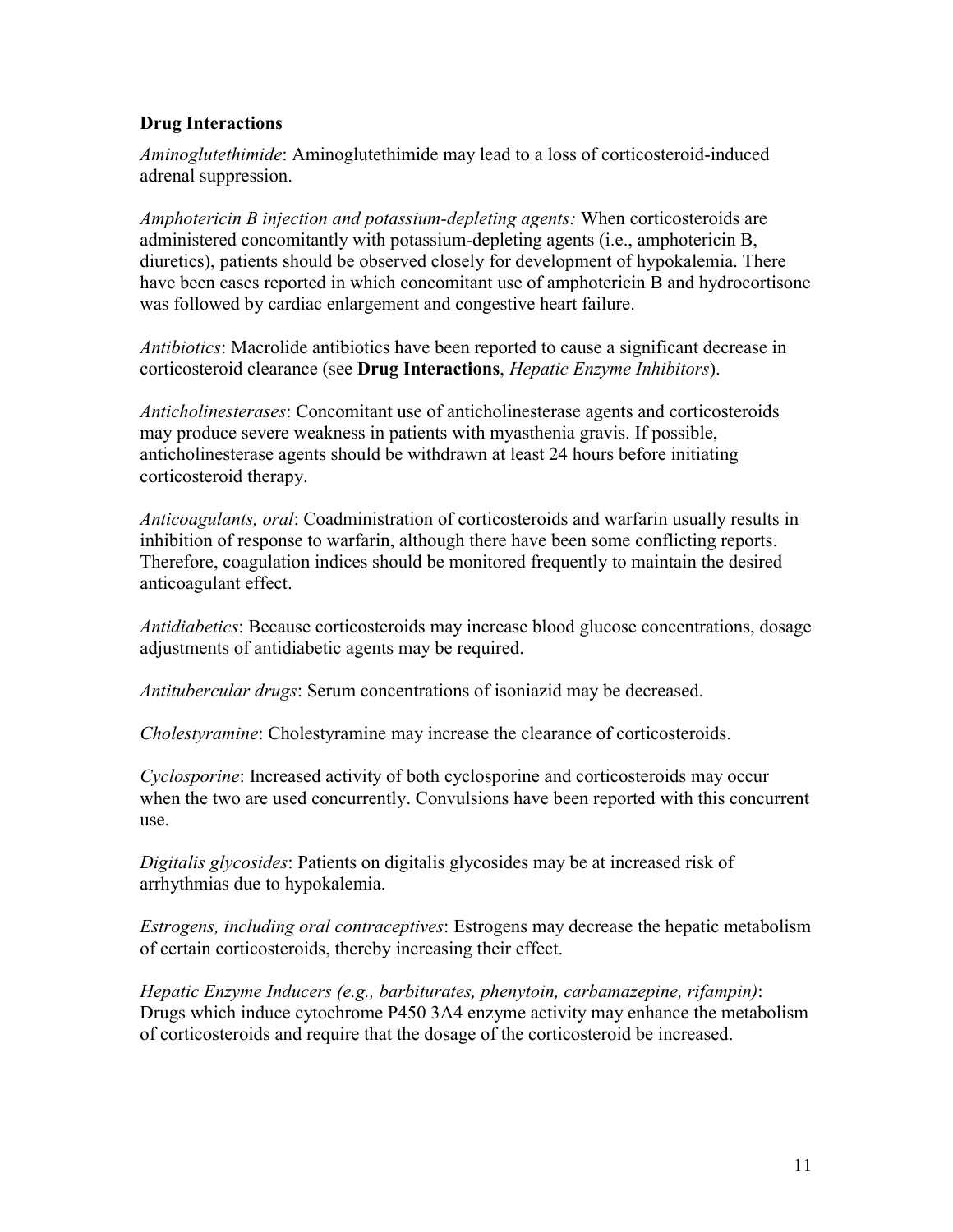*Hepatic Enzyme Inhibitors (e.g., ketoconazole, macrolide antibiotics such as erythromycin and troleandomycin)*: Drugs which inhibit cytochrome P450 3A4 have the potential to result in increased plasma concentrations of corticosteroids.

*Ketoconazole*: Ketoconazole has been reported to significantly decrease the metabolism of certain corticosteroids by up to 60%, leading to an increased risk of corticosteroid side effects.

*Nonsteroidal anti-inflammatory agents (NSAIDs)*: Concomitant use of aspirin (or other nonsteroidal anti-inflammatory agents) and corticosteroids increases the risk of gastrointestinal side effects. Aspirin should be used cautiously in conjunction with corticosteroids in hypoprothrombinemia. The clearance of salicylates may be increased with concurrent use of corticosteroids.

*Skin tests*: Corticosteroids may suppress reactions to skin tests.

*Vaccines*: Patients on prolonged corticosteroid therapy may exhibit a diminished response to toxoids and live or inactivated vaccines due to inhibition of antibody response. Corticosteroids may also potentiate the replication of some organisms contained in live attenuated vaccines. Routine administration of vaccines or toxoids should be deferred until corticosteroid therapy is discontinued if possible (see **WARNINGS**, **Infections**, *Vaccination*).

#### **Carcinogenesis, Mutagenesis, Impairment of Fertility**

No adequate studies have been conducted in animals to determine whether corticosteroids have a potential for carcinogenesis or mutagenesis.

Steroids may increase or decrease motility and number of spermatozoa in some patients.

Corticosteroids have been shown to impair fertility in male rats.

#### **Pregnancy: Teratogenic effects**

Corticosteroids have been shown to be teratogenic in many species when given in doses equivalent to the human dose. Animal studies in which corticosteroids have been given to pregnant mice, rats, and rabbits have yielded an increased incidence of cleft palate in the offspring. There are no adequate and well-controlled studies in pregnant women. Corticosteroids should be used during pregnancy only if the potential benefit justifies the potential risk to the fetus. Infants born to mothers who have received corticosteroids during pregnancy should be carefully observed for signs of hypoadrenalism.

This product contains benzyl alcohol as a preservative. Benzyl alcohol can cross the placenta. See **PRECAUTIONS: Pediatric use**.

#### **Nursing Mothers**

Systemically administered corticosteroids appear in human milk and could suppress growth, interfere with endogenous corticosteroid production, or cause other untoward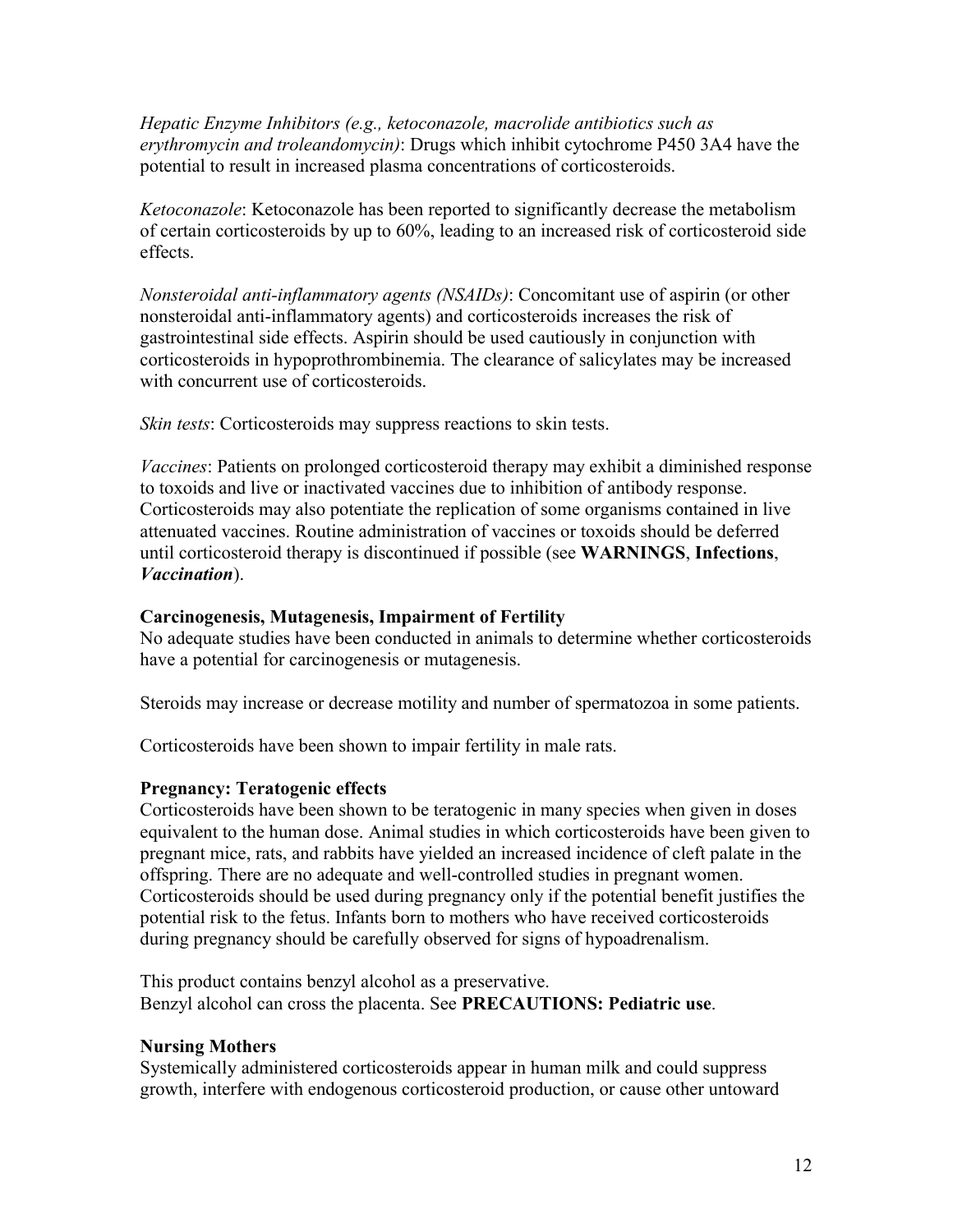effects. Because of the potential for serious adverse reactions in nursing infants from corticosteroids, a decision should be made whether to continue nursing, or discontinue the drug, taking into account the importance of the drug to the mother.

#### **Pediatric Use**

Some formulations of this product contain benzyl alcohol as a preservative (see **DESCRIPTION**). Carefully examine vials to determine formulation that is being used.

Benzyl alcohol, a component of this product, has been associated with serious adverse events and death, particularly in pediatric patients. The "gasping syndrome" (characterized by central nervous system depression, metabolic acidosis, gasping respirations, and high levels of benzyl alcohol and its metabolites found in the blood and urine) has been associated with benzyl alcohol dosages >99 mg/kg/day in neonates and low-birth-weight neonates. Additional symptoms may include gradual neurological deterioration, seizures, intracranial hemorrhage, hematologic abnormalities, skin breakdown, hepatic and renal failure, hypotension, bradycardia, and cardiovascular collapse. Although normal therapeutic doses of this product ordinarily delivers amounts of benzyl alcohol that are substantially lower than those reported in association with the "gasping syndrome", the minimum amount of benzyl alcohol at which toxicity may occur is not known. The risk of benzyl alcohol toxicity depends on the quantity administered and the hepatic capacity to detoxify the chemical. Premature and low-birth-weight infants, as well as patients receiving high dosages, may be more likely to develop toxicity. Practitioners administering this and other medications containing benzyl alcohol should consider the combined daily metabolic load of benzyl alcohol from all sources.

The efficacy and safety of corticosteroids in the pediatric population are based on the well-established course of effect of corticosteroids which is similar in pediatric and adult populations. Published studies provide evidence of efficacy and safety in pediatric patients for the treatment of nephrotic syndrome  $(>= 2$  years of age), and aggressive lymphomas and leukemias (>1 month of age). Other indications for pediatric use of corticosteroids, e.g., severe asthma and wheezing, are based on adequate and well-controlled trials conducted in adults, on the premises that the course of the diseases and their pathophysiology are considered to be substantially similar in both populations.

The adverse effects of corticosteroids in pediatric patients are similar to those in adults (see **ADVERSE REACTIONS**). Like adults, pediatric patients should be carefully observed with frequent measurements of blood pressure, weight, height, intraocular pressure, and clinical evaluation for the presence of infection, psychosocial disturbances, thromboembolism, peptic ulcers, cataracts, and osteoporosis. Pediatric patients who are treated with corticosteroids by any route, including systemically administered corticosteroids, may experience a decrease in their growth velocity. This negative impact of corticosteroids on growth has been observed at low systemic doses and in the absence of laboratory evidence of HPA axis suppression (i.e., cosyntropin stimulation and basal cortisol plasma levels). Growth velocity may therefore be a more sensitive indicator of systemic corticosteroid exposure in pediatric patients than some commonly used tests of HPA axis function. The linear growth of pediatric patients treated with corticosteroids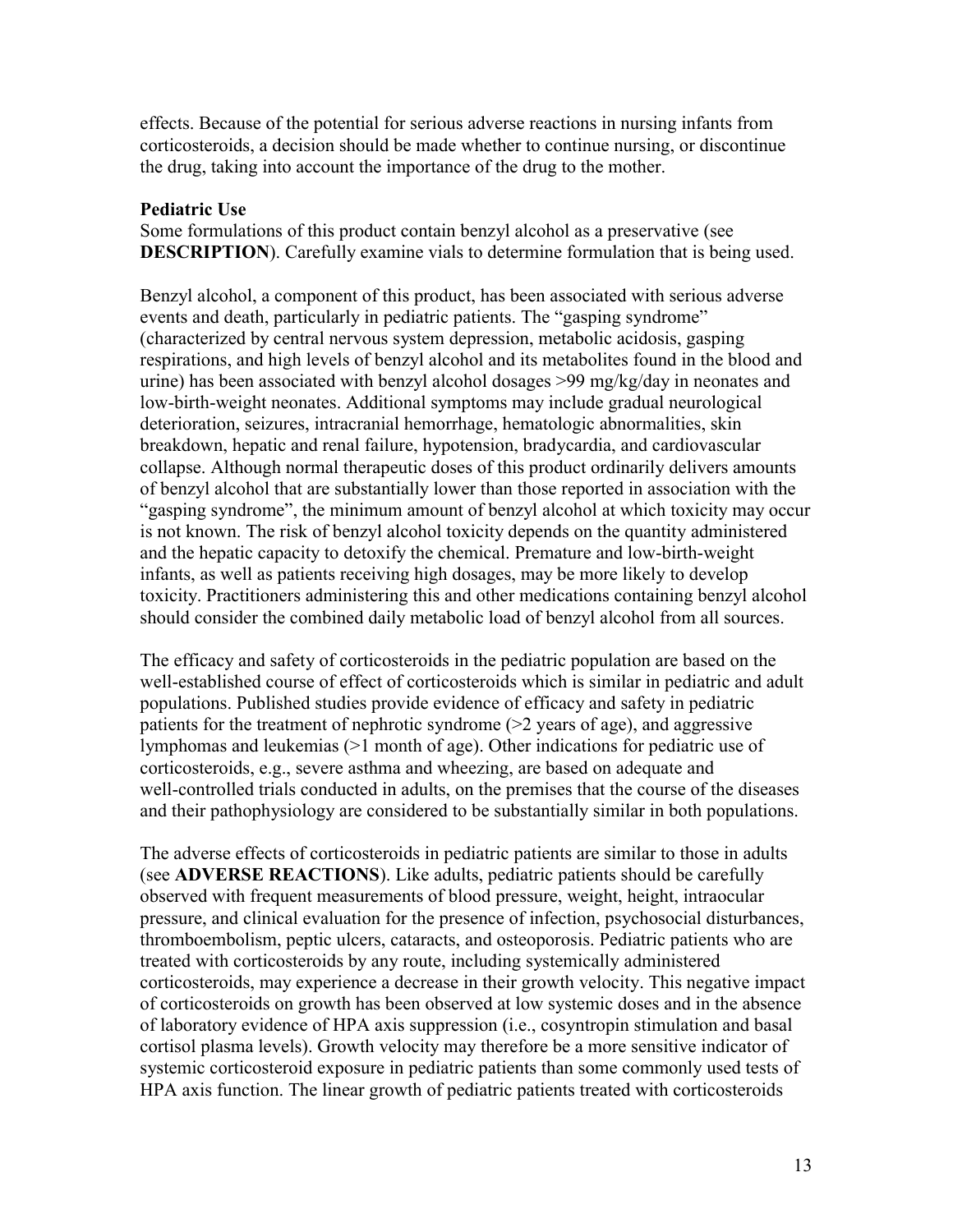should be monitored, and the potential growth effects of prolonged treatment should be weighed against clinical benefits obtained and the availability of treatment alternatives. In order to minimize the potential growth effects of corticosteroids, pediatric patients should be titrated to the lowest effective dose.

Hypertrophic cardiomyopathy may develop after administration of methylprednisolone to prematurely born infants, therefore appropriate diagnostic evaluation and monitoring of cardiac function and structure should be performed.

#### **Geriatric Use**

Clinical studies did not include sufficient numbers of subjects aged 65 and over to determine whether they respond differently from younger subjects. Other reported clinical experience has not identified differences in responses between the elderly and younger patients. In general, dose selection for an elderly patient should be cautious, usually starting at the low end of the dosing range, reflecting the greater frequency of decreased hepatic, renal, or cardiac function, and of concomitant disease or other drug therapy.

# **ADVERSE REACTIONS**

The following adverse reactions have been reported with SOLU-MEDROL or other corticosteroids:

*Allergic reactions:* Allergic or hypersensitivity reactions, anaphylactoid reaction, anaphylaxis, angioedema.

#### *Blood and lymphatic system disorders:* Leukocytosis.

*Cardiovascular:* Bradycardia, cardiac arrest, cardiac arrhythmias, cardiac enlargement, circulatory collapse, congestive heart failure, fat embolism, hypertension, hypertrophic cardiomyopathy in premature infants, myocardial rupture following recent myocardial infarction (see **WARNINGS**), pulmonary edema, syncope, tachycardia, thromboembolism, thrombophlebitis, vasculitis.

*Dermatologic:* Acne, allergic dermatitis, burning or tingling (especially in the perineal area after intravenous injection), cutaneous and subcutaneous atrophy, dry scaly skin, ecchymoses and petechiae, edema, erythema, hyperpigmentation, hypopigmentation, impaired wound healing, increased sweating, rash, sterile abscess, striae, suppressed reactions to skin tests, thin fragile skin, thinning scalp hair, urticaria.

*Endocrine:* Decreased carbohydrate and glucose tolerance, development of cushingoid state, glycosuria, hirsutism, hypertrichosis, increased requirements for insulin or oral hypoglycemic agents in diabetes, manifestations of latent diabetes mellitus, menstrual irregularities, secondary adrenocortical and pituitary unresponsiveness (particularly in times of stress, as in trauma, surgery, or illness), suppression of growth in pediatric patients.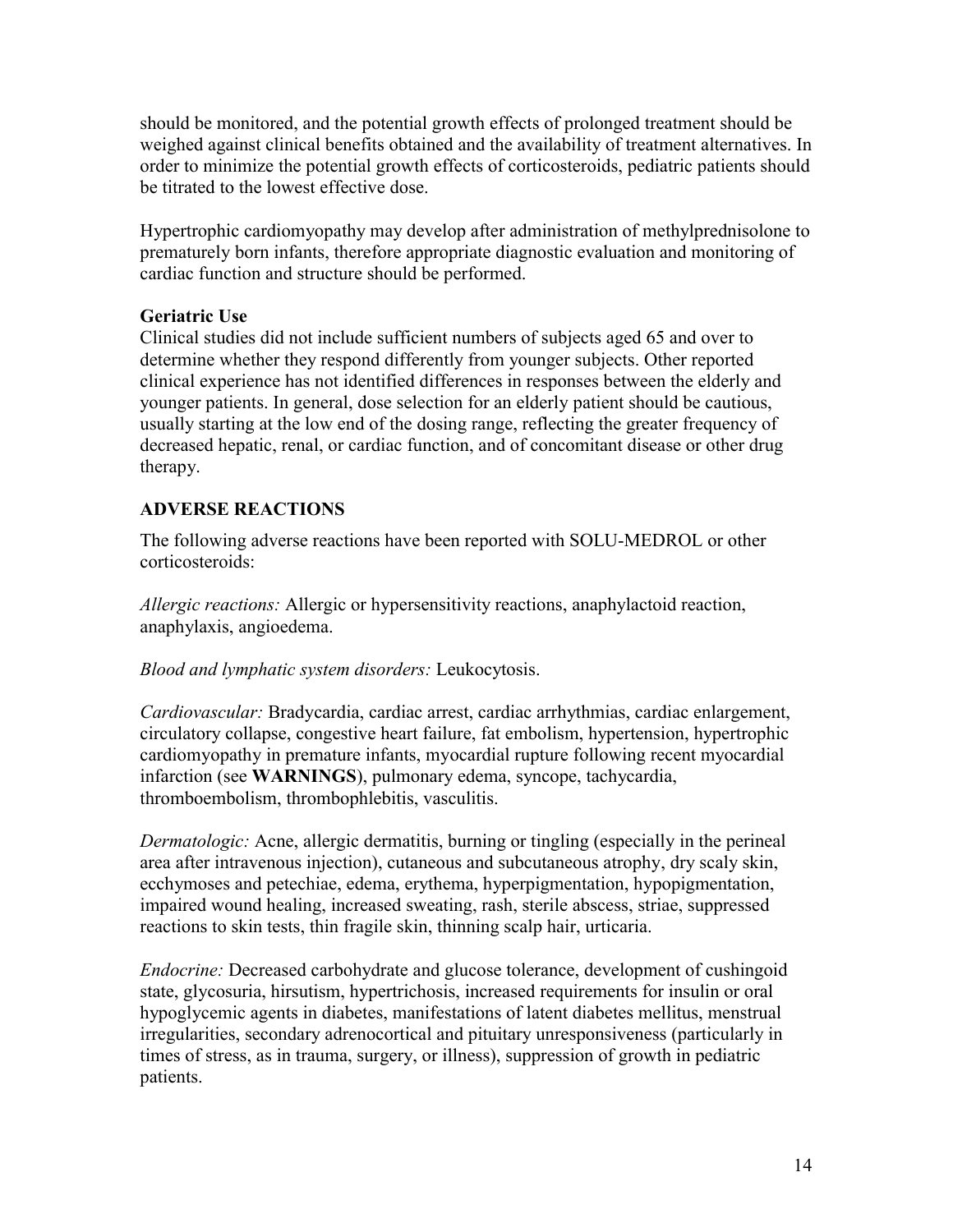*Fluid and electrolyte disturbances:* Congestive heart failure in susceptible patients, fluid retention, hypokalemic alkalosis, potassium loss, sodium retention.

*Gastrointestinal:* Abdominal distention, bowel/bladder dysfunction (after intrathecal administration), elevation in serum liver enzyme levels (usually reversible upon discontinuation), hepatomegaly, increased appetite, nausea, pancreatitis, peptic ulcer with possible perforation and hemorrhage, perforation of the small and large intestine (particularly in patients with inflammatory bowel disease), ulcerative esophagitis.

#### *Hepatobiliary:* Hepatitis (see **WARNINGS**, **Drug-Induced Liver Injury**).

*Metabolic:* Negative nitrogen balance due to protein catabolism.

*Musculoskeletal:* Aseptic necrosis of femoral and humeral heads, Charcot-like arthropathy, loss of muscle mass, muscle weakness, osteoporosis, pathologic fracture of long bones, postinjection flare (following intra-articular use), steroid myopathy, tendon rupture, vertebral compression fractures.

*Neurologic/Psychiatric:* Convulsions, depression, emotional instability, euphoria, headache, increased intracranial pressure with papilledema (pseudotumor cerebri) usually following discontinuation of treatment, insomnia, mood swings, neuritis, neuropathy, paresthesia, personality changes, psychic disorders, vertigo. Arachnoiditis, meningitis, paraparesis/paraplegia, and sensory disturbances have occurred after intrathecal administration (see **WARNINGS**, **Neurologic**).

*Ophthalmic:* Exophthalmos, glaucoma, increased intraocular pressure, posterior subcapsular cataracts, rare instances of blindness associated with periocular injections.

*Other:* Abnormal fat deposits, decreased resistance to infection, hiccups, increased or decreased motility and number of spermatozoa, injection site infections following non-sterile administration (see **WARNINGS**), malaise, moon face, weight gain.

#### **OVERDOSAGE**

Treatment of acute overdosage is by supportive and symptomatic therapy. For chronic overdosage in the face of severe disease requiring continuous steroid therapy, the dosage of the corticosteroid may be reduced only temporarily, or alternate day treatment may be introduced.

#### **DOSAGE AND ADMINISTRATION**

## **NOTE: Some of the SOLU-MEDROL formulations contain benzyl alcohol (see DESCRIPTION, WARNINGS and PRECAUTIONS, Pediatric Use)**

**Because of possible physical incompatibilities, SOLU-MEDROL should not be diluted or mixed with other solutions.**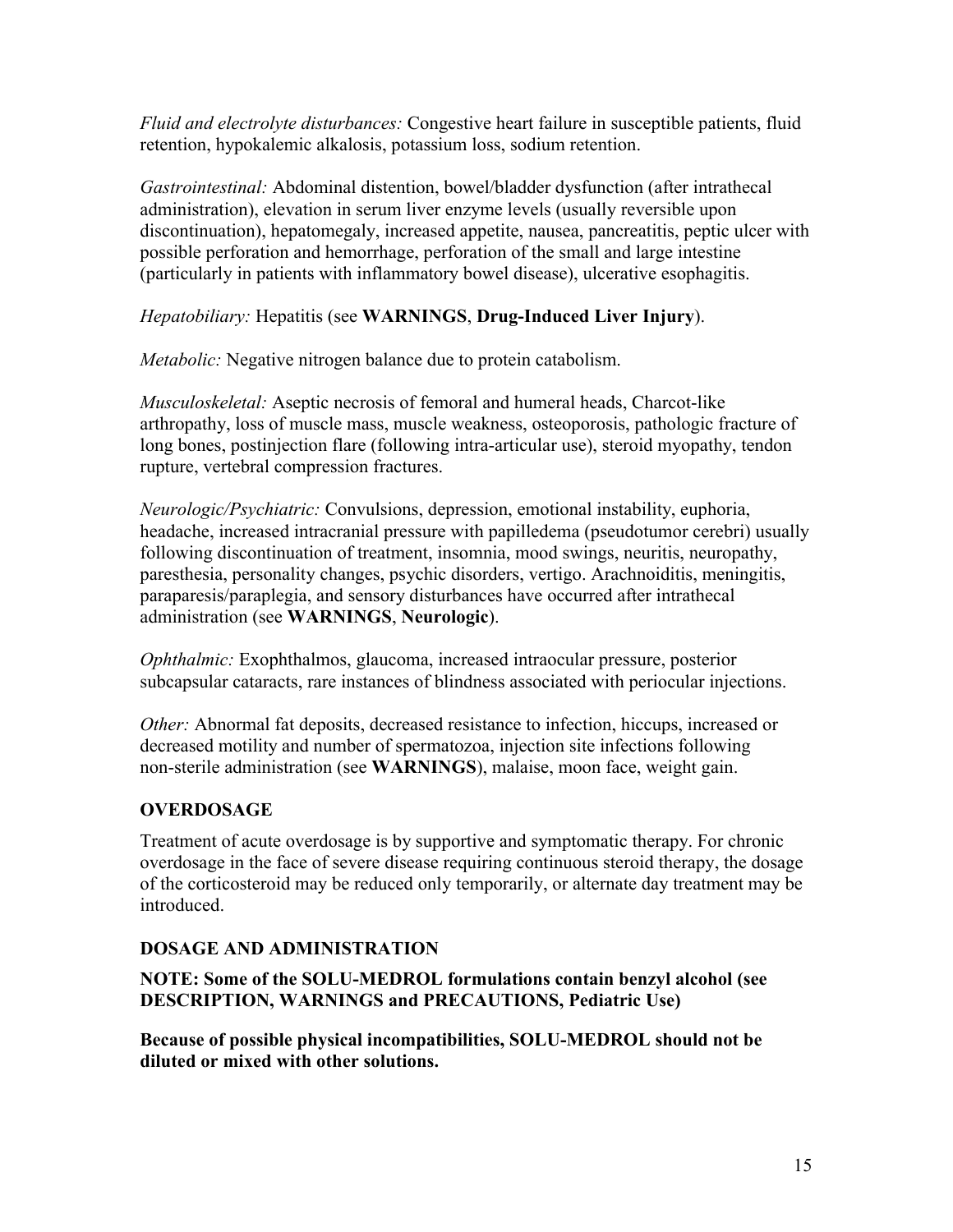Use only the accompanying diluent or Bacteriostatic Water For Injection with Benzyl Alcohol when reconstituting SOLU-MEDROL (see **DESCRIPTION**).

Parenteral drug products should be inspected visually for particulate matter and discoloration prior to administration, whenever solution and container permit.

This preparation may be administered by intravenous injection, by intravenous infusion, or by intramuscular injection, the preferred method for initial emergency use being intravenous injection. Following the initial emergency period, consideration should be given to employing a longer acting injectable preparation or an oral preparation.

There are reports of cardiac arrhythmias and/or cardiac arrest following the rapid administration of large intravenous doses of SOLU-MEDROL (**greater than 0.5 gram administered over a period of less than 10 minutes**). Bradycardia has been reported during or after the administration of large doses of methylprednisolone sodium succinate, and may be unrelated to the speed or duration of infusion. When high dose therapy is desired, the recommended dose of SOLU-MEDROL Sterile Powder is 30 mg/kg **administered intravenously over at least 30 minutes**. This dose may be repeated every 4 to 6 hours for 48 hours.

In general, high dose corticosteroid therapy should be continued only until the patient's condition has stabilized; usually not beyond 48 to 72 hours.

In other indications, initial dosage will vary from 10 to 40 mg of methylprednisolone depending on the specific disease entity being treated. However, in certain overwhelming, acute, life-threatening situations, administrations in dosages exceeding the usual dosages may be justified and may be in multiples of the oral dosages. *It Should Be Emphasized that Dosage Requirements are Variable and Must Be Individualized on the Basis of the Disease Under Treatment and the Response of the Patient.* After a favorable response is noted, the proper maintenance dosage should be determined by decreasing the initial drug dosage in small decrements at appropriate time intervals until the lowest dosage which will maintain an adequate clinical response is reached. Situations which may make dosage adjustments necessary are changes in clinical status secondary to remissions or exacerbations in the disease process, the patient's individual drug responsiveness, and the effect of patient exposure to stressful situations not directly related to the disease entity under treatment. In this latter situation, it may be necessary to increase the dosage of the corticosteroid for a period of time consistent with the patient's condition. If after long-term therapy the drug is to be stopped, it is recommended that it be withdrawn gradually rather than abruptly.

SOLU-MEDROL may be administered by intravenous or intramuscular injection or by intravenous infusion, the preferred method for initial emergency use being intravenous injection. To administer by intravenous (or intramuscular) injection, prepare solution as directed. The desired dose may be administered intravenously over a period of several minutes. If desired, the medication may be administered in diluted solutions by adding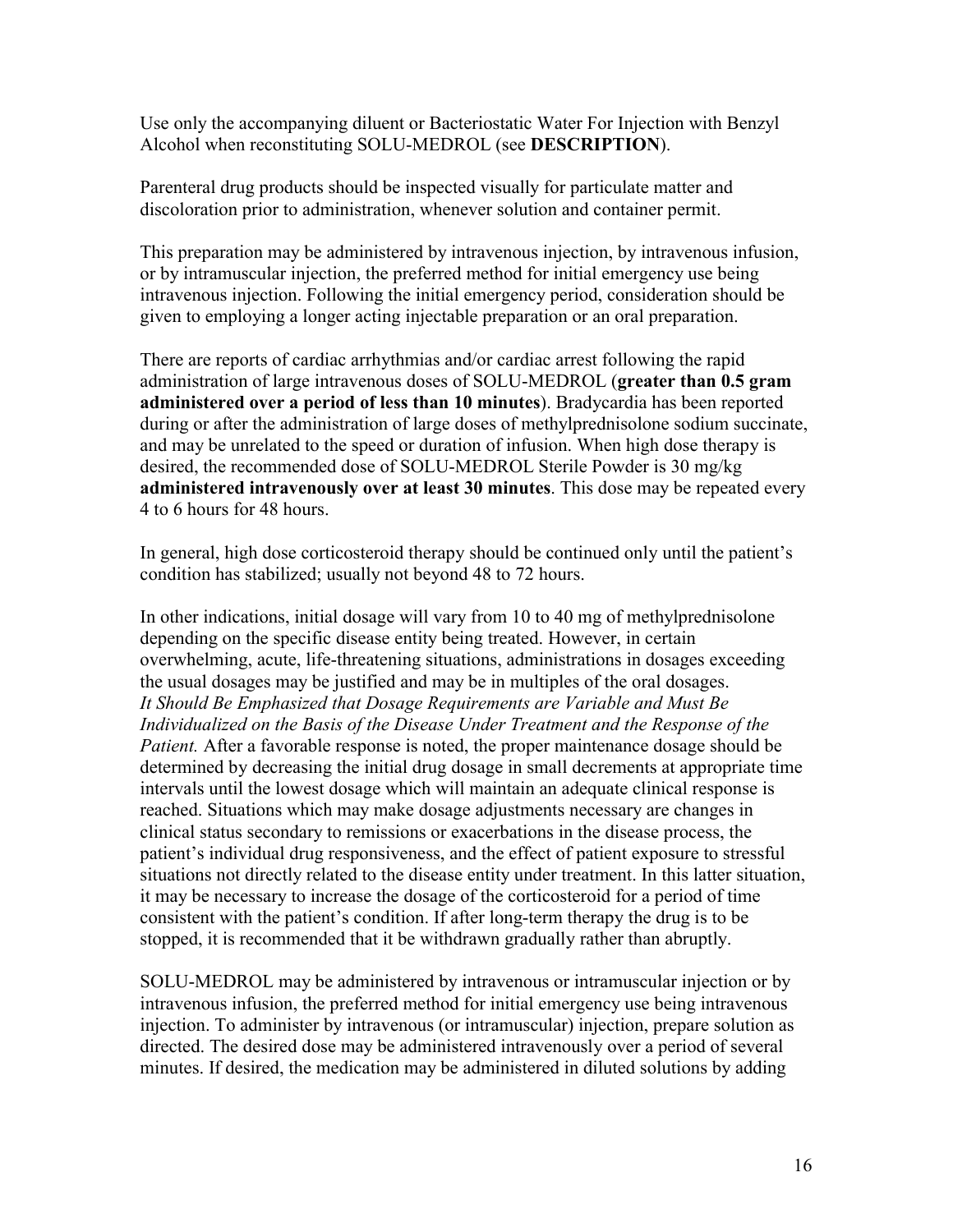Water for Injection or other suitable diluent (see below) to the **Act-O-Vial** and withdrawing the indicated dose.

To prepare solutions for intravenous infusion, first prepare the solution for injection as directed. This solution may then be added to indicated amounts of 5% dextrose in water, isotonic saline solution, or 5% dextrose in isotonic saline solution. From a microbiological point of view, unless the method of opening/reconstitution/dilution precludes the risk of microbial contamination, the product should be used immediately. If not used immediately, in-use storage times and conditions are the responsibility of the user. Chemical and physical stability of the further diluted product has been demonstrated within 4 hours of preparation if stored below 25<sup>o</sup>C or within 24 hours of preparation if stored at 2°C to 8°C.

In pediatric patients, the initial dose of methylprednisolone may vary depending on the specific disease entity being treated. The range of initial doses is 0.11 to 1.6 mg/kg/day in three or four divided doses  $(3.2 \text{ to } 48 \text{ mg/m}^2 \text{bsa/day})$ .

The National Heart, Lung, and Blood Institute (NHLBI) recommended dosing for systemic *prednisone, prednisolone, or methylprednisolone* in pediatric patients whose asthma is uncontrolled by inhaled corticosteroids and long-acting bronchodilators is 1-2 mg/kg/day in single or divided doses. It is further recommended that short course, or "burst" therapy, be continued until the patient achieves a peak expiratory flow rate of 80% of his or her personal best or until symptoms resolve. This usually requires 3 to 10 days of treatment, although it can take longer. There is no evidence that tapering the dose after improvement will prevent a relapse.

Dosage may be reduced for infants and children but should be governed more by the severity of the condition and response of the patient than by age or size. It should not be less than 0.5 mg per kg every 24 hours.

Dosage must be decreased or discontinued gradually when the drug has been administered for more than a few days. If a period of spontaneous remission occurs in a chronic condition, treatment should be discontinued. Routine laboratory studies, such as urinalysis, two-hour postprandial blood sugar, determination of blood pressure and body weight, and a chest X-ray should be made at regular intervals during prolonged therapy. Upper GI X-rays are desirable in patients with an ulcer history or significant dyspepsia.

In treatment of acute exacerbations of multiple sclerosis, daily doses of 160 mg of methylprednisolone for a week followed by 64 mg every other day for 1 month have been shown to be effective (see **PRECAUTIONS**, **Neurologic-psychiatric**).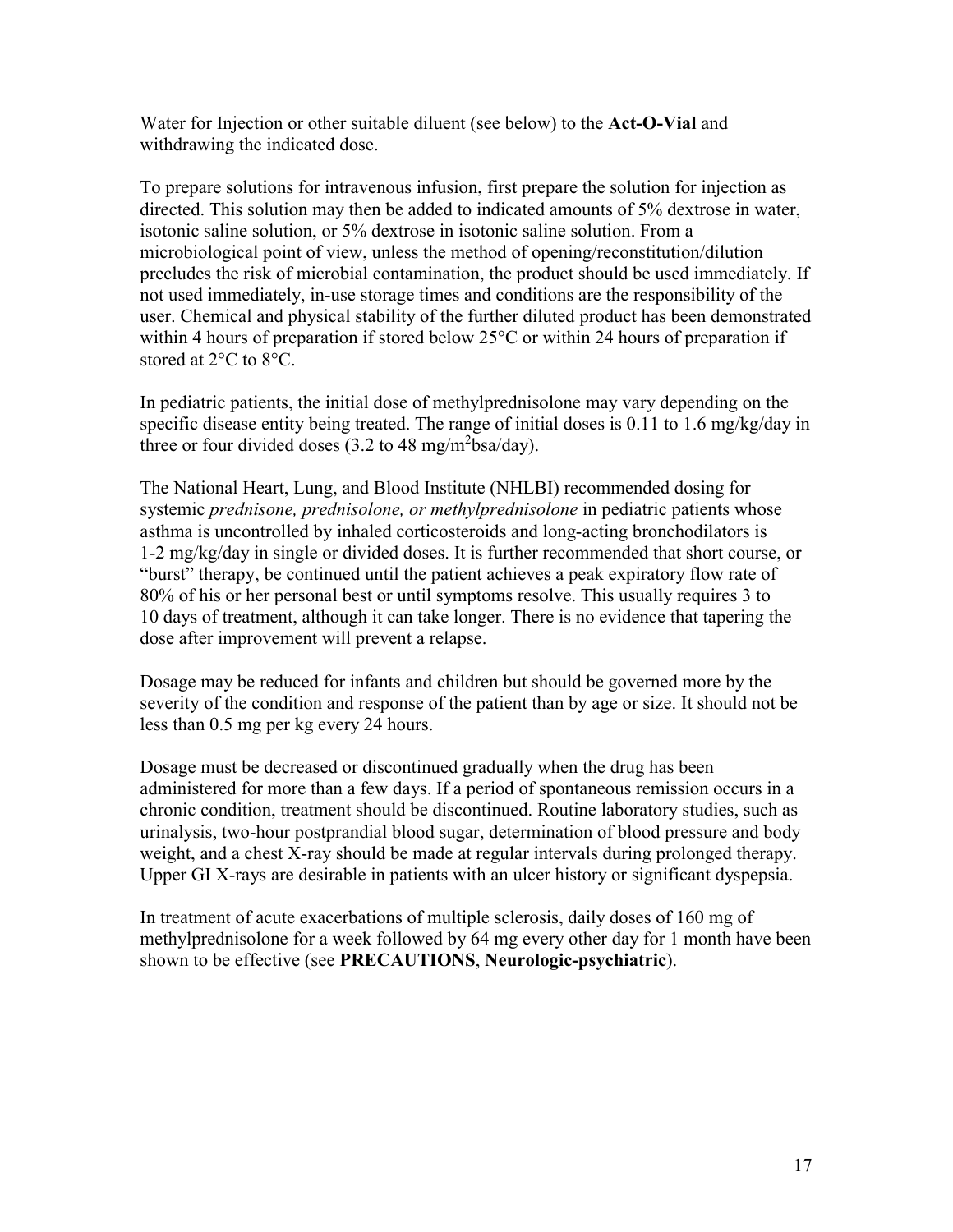*For the purpose of comparison, the following is the equivalent milligram dosage of the various glucocorticoids:*

| Cortisone, 25         | Triamcinolone, 4    |
|-----------------------|---------------------|
| Hydrocortisone, 20    | Paramethasone, 2    |
| Prednisolone, 5       | Betamethasone, 0.75 |
| Prednisone, 5         | Dexamethasone, 0.75 |
| Methylprednisolone, 4 |                     |

*These dose relationships apply only to oral or intravenous administration of these compounds. When these substances or their derivatives are injected intramuscularly or into joint spaces, their relative properties may be greatly altered.*

# **DIRECTIONS FOR USING THE ACT-O-VIAL SYSTEM**

- 1. Press down on plastic activator to force diluent into the lower compartment.
- 2. Gently agitate to effect solution.
- 3. Remove plastic tab covering center of stopper.
- 4. Sterilize top of stopper with a suitable germicide.
- 5. Insert needle **squarely through center** of stopper until tip is just visible. Invert vial and withdraw dose.



#### **STORAGE CONDITIONS**

Protect from light.

Store unreconstituted product at controlled room temperature  $20^{\circ}$  to  $25^{\circ}$ C (68 $^{\circ}$  to  $77^{\circ}$ F) [see USP].

Store reconstituted solution (not further diluted) at controlled room temperature 20° to  $25^{\circ}$ C (68° to 77°F) [see USP], and use it within 48 hours.

See section **DOSAGE AND ADMINISTRATION**, for storage of further diluted solution.